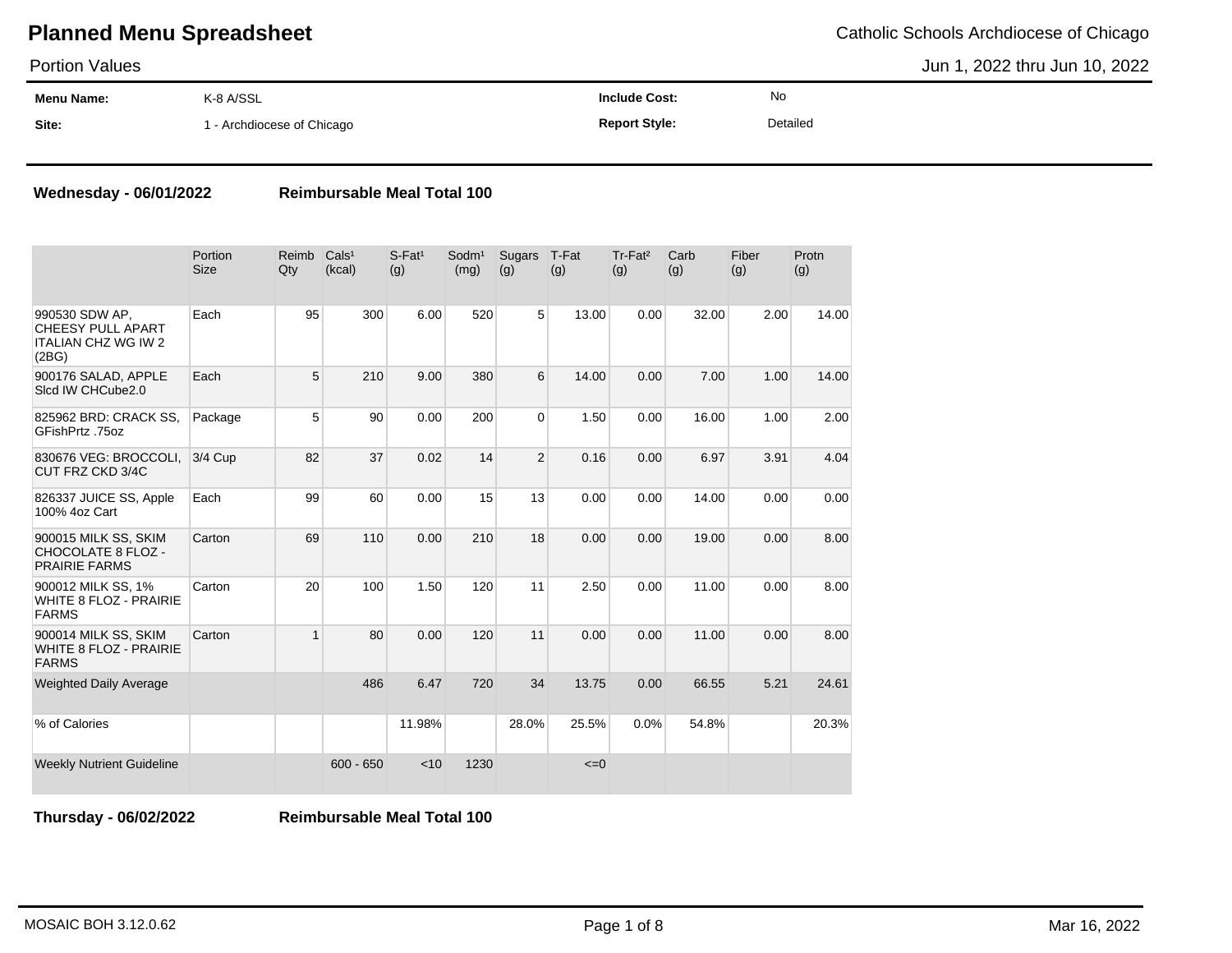Jun 1, 2022 thru Jun 10, 2022

Portion Values

|                                                                           | Portion<br><b>Size</b> | Reimb<br>Qty            | Cals <sup>1</sup><br>(kcal) | $S$ -Fat <sup>1</sup><br>(g) | Sodm <sup>1</sup><br>(mg) | <b>Sugars</b><br>(g) | T-Fat<br>(g) | Tr-Fat <sup>2</sup><br>(g) | Carb<br>(g) | Fiber<br>(g) | Protn<br>(g) |
|---------------------------------------------------------------------------|------------------------|-------------------------|-----------------------------|------------------------------|---------------------------|----------------------|--------------|----------------------------|-------------|--------------|--------------|
| 990733 PACK: CHIX<br>NUGGET GOLDEN,<br>PRETZEL SOFT ROD<br><b>WG2(2BG</b> | Pack                   | 96                      | 310                         | 2.50                         | 480                       | 1                    | 14.50        | 0.00                       | 30.00       | 4.00         | 16.00        |
| 825867 COND PC Sauce.<br>BBQ 12g                                          | Each                   | 92                      | 15                          | 0.00                         | 158                       | 3                    | 0.03         | 0.00                       | 3.34        | 0.16         | 0.14         |
| 990658 SALAD NAC, BfGd Each<br>AP 2.0 - w/o Chips                         |                        | 4                       | 184                         | 6.97                         | 391                       | 3                    | 11.64        | 0.00                       | 6.22        | 1.74         | 13.90        |
| 831270 SNACK: CHIP SS,<br><b>Tort Bkd ScpWG</b>                           | Package                | $\overline{\mathbf{4}}$ | 110                         | 0.00                         | 125                       | $\Omega$             | 2.50         | 0.00                       | 19.00       | 1.00         | 2.00         |
| 825953 BRD: CRACK SS,<br>GFishChd.75ozWG                                  | Package                | 4                       | 100                         | 0.50                         | 170                       | $\Omega$             | 4.00         | 0.00                       | 14.00       | 1.00         | 2.00         |
| 990629 VEG: CARROTS,<br>DICED FZ CKD 3/4C                                 | 3/4 Cup                | 82                      | 49                          | 0.16                         | 78                        | 5                    | 0.90         | 0.00                       | 10.21       | 4.36         | 0.77         |
| 000154 FRUIT: CRAISINS,<br>SS Origin1.16                                  | Box (1.16oz)           | 90                      | 110                         | 0.00                         | $\mathbf 0$               | 24                   | 0.00         | 0.00                       | 27.00       | 2.00         | 0.00         |
| 900015 MILK SS, SKIM<br>CHOCOLATE 8 FLOZ -<br><b>PRAIRIE FARMS</b>        | Carton                 | 69                      | 110                         | 0.00                         | 210                       | 18                   | 0.00         | 0.00                       | 19.00       | 0.00         | 8.00         |
| 900012 MILK SS, 1%<br><b>WHITE 8 FLOZ - PRAIRIE</b><br><b>FARMS</b>       | Carton                 | 20                      | 100                         | 1.50                         | 120                       | 11                   | 2.50         | 0.00                       | 11.00       | 0.00         | 8.00         |
| 900014 MILK SS, SKIM<br><b>WHITE 8 FLOZ - PRAIRIE</b><br><b>FARMS</b>     | Carton                 | $\mathbf{1}$            | 80                          | 0.00                         | 120                       | 11                   | 0.00         | 0.00                       | 11.00       | 0.00         | 8.00         |
| <b>Weighted Daily Average</b>                                             |                        |                         | 563                         | 3.13                         | 868                       | 44                   | 15.91        | 0.00                       | 81.54       | 9.51         | 24.03        |
| % of Calories                                                             |                        |                         |                             | 5.00%                        |                           | 31.3%                | 25.4%        | 0.0%                       | 57.9%       |              | 17.1%        |
| <b>Weekly Nutrient Guideline</b>                                          |                        |                         | $600 - 650$                 | < 10                         | 1230                      |                      | $\leq=0$     |                            |             |              |              |

**Friday - 06/03/2022 Reimbursable Meal Total 100**

|                                                           | Portion<br><b>Size</b> | Reimb<br>Qty | Cals <sup>1</sup><br>(kcal) | $S$ -Fat <sup>1</sup><br>(g) | Sodm <sup>1</sup><br>(mg) | Sugars T-Fat<br>(g) | (g)   | $Tr-Fat2$<br>(g) | Carb<br>(g) | Fiber<br>(g) | Protn<br>(g) |
|-----------------------------------------------------------|------------------------|--------------|-----------------------------|------------------------------|---------------------------|---------------------|-------|------------------|-------------|--------------|--------------|
| 990571 MELT SUB AP,<br>CHIXMTBL PIZZA SS 2.0<br>(W/O BUN) | Servina                | 94           | 218                         | 4.47                         | 574                       | 5                   | 12.37 | 0.00             | 10.68       | 1.87         | 16.16        |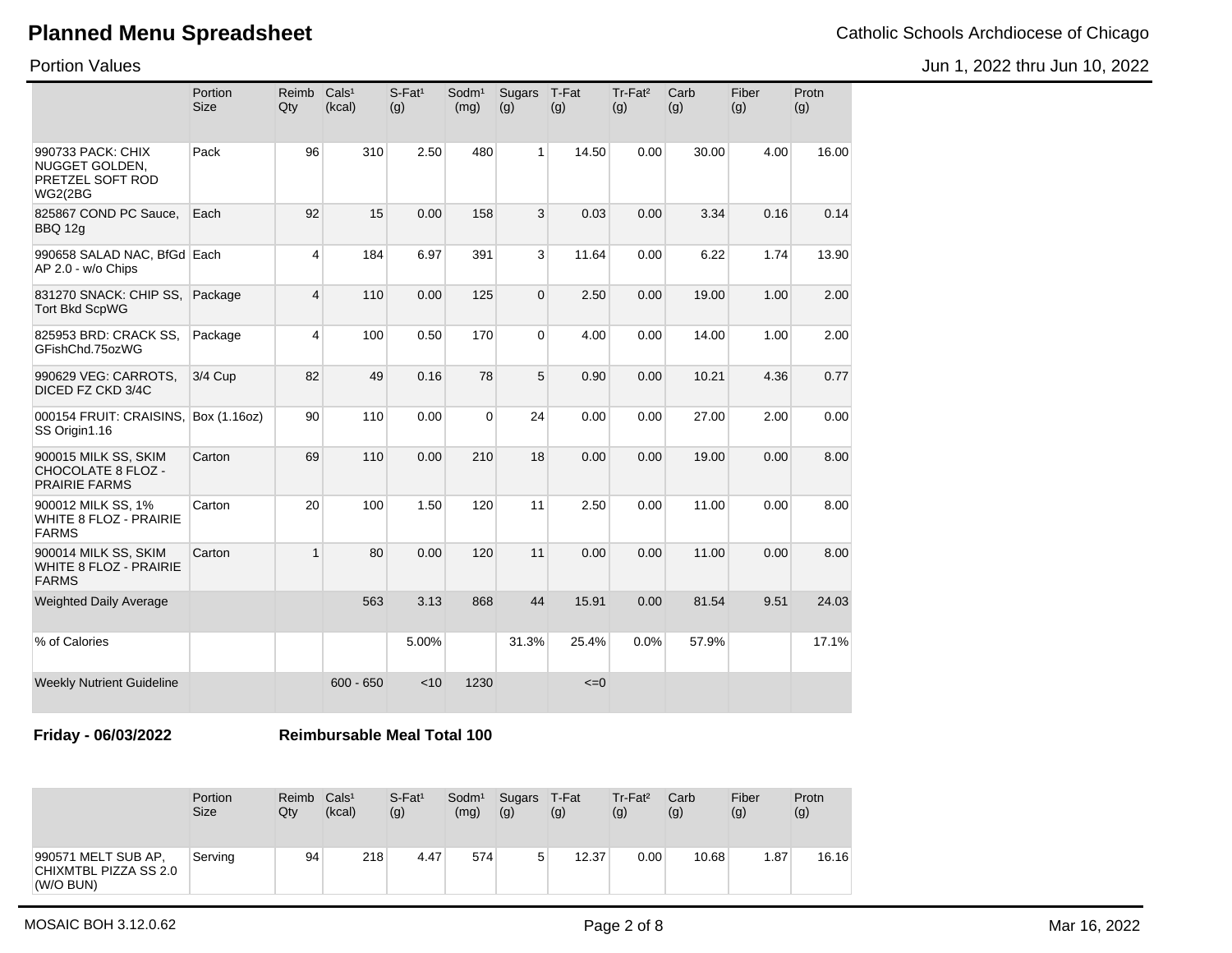Jun 1, 2022 thru Jun 10, 2022

Portion Values

|                                                                       | Portion<br><b>Size</b> | Reimb<br>Qty | Cals <sup>1</sup><br>(kcal) | $S$ -Fat <sup>1</sup><br>(g) | $S$ odm $1$<br>(mg) | Sugars<br>(g)  | T-Fat<br>(g) | Tr-Fat <sup>2</sup><br>(g) | Carb<br>(g) | Fiber<br>(g) | Protn<br>(g) |
|-----------------------------------------------------------------------|------------------------|--------------|-----------------------------|------------------------------|---------------------|----------------|--------------|----------------------------|-------------|--------------|--------------|
| 990572 BUN, HOT DOG<br>WG (Alpha) - Indiv<br>Overwrapped              | Each                   | 94           | 150                         | 0.00                         | 270                 | 3              | 2.50         | 0.00                       | 28.00       | 2.50         | 6.00         |
| 832680 SALAD, ChixPop<br>CH AP W 2.5 (1BG)                            | Each                   | 6            | 325                         | 5.78                         | 493                 | 3              | 18.96        | 0.00                       | 18.65       | 4.20         | 19.44        |
| 990650 Breadstick WG<br>1BG (1EA)(Alpha) - Indiv<br>Overwrapped       | Each                   | 6            | 70                          | 0.00                         | 140                 | $\mathbf{1}$   | 1.00         | 0.00                       | 14.00       | 1.50         | 3.00         |
| 826059 COND PC,<br><b>DRESSING RANCH 12G</b><br>(HEINZ)               | Each                   | 6            | 49                          | 0.76                         | 101                 | $\mathbf{1}$   | 4.92         | 0.10                       | 0.91        | 0.02         | 0.10         |
| 990677 VEG: BLEND, 4<br>WAY MIX FRZ CKD 3/4C                          | $3/4$ Cup              | 82           | 92                          | 0.04                         | 49                  | $\overline{4}$ | 0.21         | 0.00                       | 18.51       | 6.22         | 4.04         |
| 826581 FRUIT: ORANGE<br>138ct Whole 1/2c                              | Each(138ct)            | 94           | 47                          | 0.02                         | $\Omega$            | 9              | 0.12         | 0.00                       | 11.73       | 2.40         | 0.94         |
| 900015 MILK SS, SKIM<br>CHOCOLATE 8 FLOZ -<br><b>PRAIRIE FARMS</b>    | Carton                 | 69           | 110                         | 0.00                         | 210                 | 18             | 0.00         | 0.00                       | 19.00       | 0.00         | 8.00         |
| 900012 MILK SS, 1%<br><b>WHITE 8 FLOZ - PRAIRIE</b><br><b>FARMS</b>   | Carton                 | 20           | 100                         | 1.50                         | 120                 | 11             | 2.50         | 0.00                       | 11.00       | 0.00         | 8.00         |
| 900014 MILK SS, SKIM<br><b>WHITE 8 FLOZ - PRAIRIE</b><br><b>FARMS</b> | Carton                 | $\mathbf{1}$ | 80                          | 0.00                         | 120                 | 11             | 0.00         | 0.00                       | 11.00       | 0.00         | 8.00         |
| <b>Weighted Daily Average</b>                                         |                        |              | 589                         | 4.94                         | 1048                | 35             | 16.26        | 0.01                       | 79.99       | 11.81        | 33.58        |
| % of Calories                                                         |                        |              |                             | 7.55%                        |                     | 23.8%          | 24.8%        | 0.0%                       | 54.3%       |              | 22.8%        |
| <b>Weekly Nutrient Guideline</b>                                      |                        |              | $600 - 650$                 | < 10                         | 1230                |                | $\leq=0$     |                            |             |              |              |

**Monday - 06/06/2022 Reimbursable Meal Total 100**

|                                                     | Portion<br><b>Size</b> | Reimb<br>Qty | Cals <sup>1</sup><br>(kcal) | $S$ -Fat <sup>1</sup><br>(g) | Sodm <sup>1</sup><br>(mg) | <b>Sugars</b><br>(g) | T-Fat<br>(g) | $Tr-Fat2$<br>(g) | Carb<br>(g) | Fiber<br>(g) | Protn<br>(g) |
|-----------------------------------------------------|------------------------|--------------|-----------------------------|------------------------------|---------------------------|----------------------|--------------|------------------|-------------|--------------|--------------|
| 990678 BURG, BEEF AM<br>AP WG 2.25 (2BG)<br>(ALPHA) | Each                   | 95           | 305                         | 4.62                         | 505                       | 4                    | 11.50        | 0.00             | 28.50       | 2.00         | 19.50        |
| 825856 COND PC Ketchup Each<br>9g Heinz             |                        | 95           | 10                          | 0.00                         | 85                        | 2                    | 0.00         | 0.00             | 3.00        | 0.00         | 0.00         |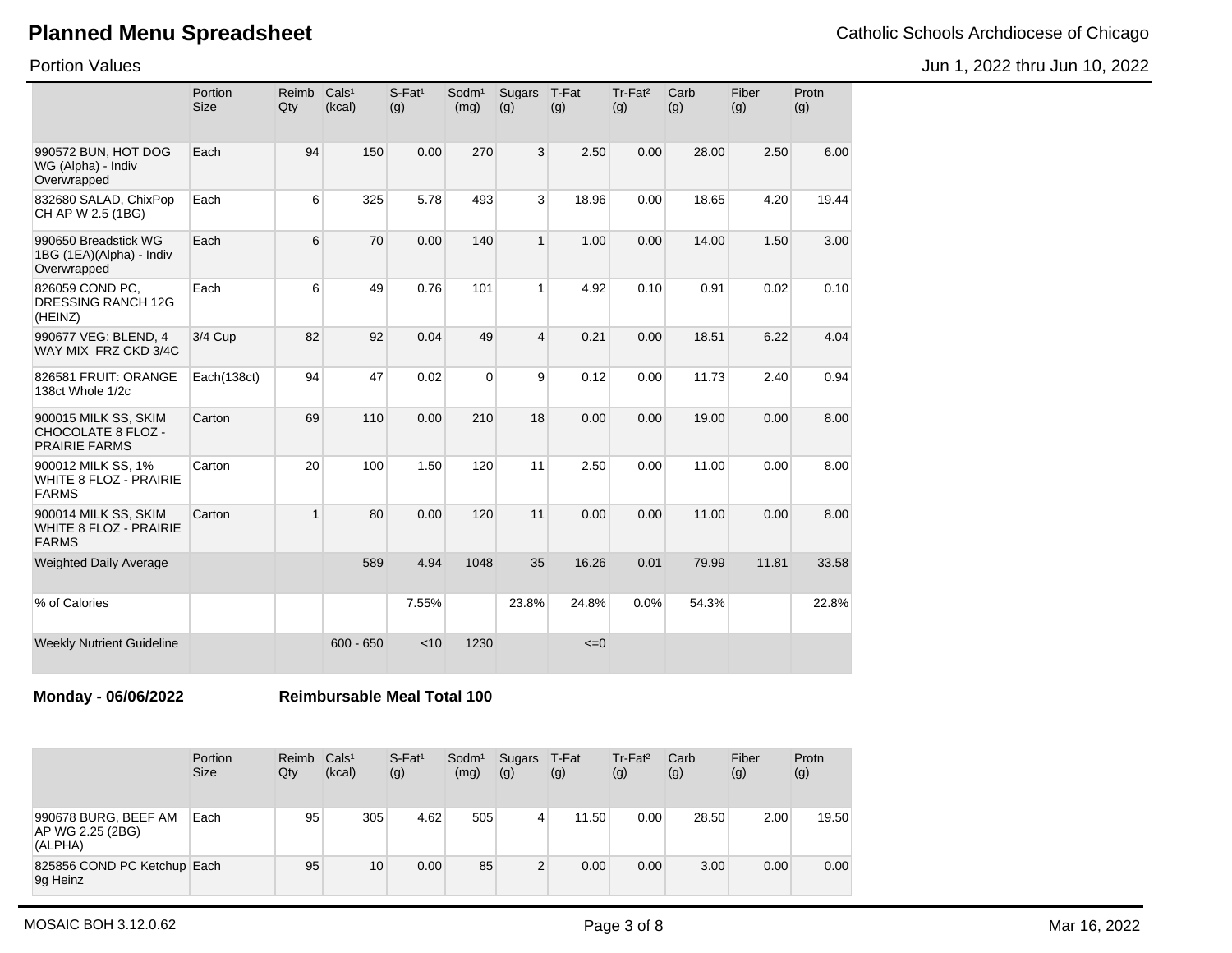Jun 1, 2022 thru Jun 10, 2022

Portion Values

|                                                                       | Portion<br><b>Size</b> | Reimb<br>Qty | Cals <sup>1</sup><br>(kcal) | $S$ -Fat <sup>1</sup><br>(g) | Sodm <sup>1</sup><br>(mg) | Sugars T-Fat<br>(g) | (g)      | Tr-Fat <sup>2</sup><br>(g) | Carb<br>(g) | Fiber<br>(g) | Protn<br>(g) |
|-----------------------------------------------------------------------|------------------------|--------------|-----------------------------|------------------------------|---------------------------|---------------------|----------|----------------------------|-------------|--------------|--------------|
| 900176 SALAD, APPLE<br>Sicd IW CHCube2.0                              | Each                   | 5            | 210                         | 9.00                         | 380                       | 6                   | 14.00    | 0.00                       | 7.00        | 1.00         | 14.00        |
| 825962 BRD: CRACK SS,<br>GFishPrtz .75oz                              | Package                | 5            | 90                          | 0.00                         | 200                       | $\Omega$            | 1.50     | 0.00                       | 16.00       | 1.00         | 2.00         |
| 990628 VEG: POTATO, FF 3/4c<br>CRINKLE CUT (MCCAIN)<br>3/4C           |                        | 97           | 128                         | 0.53                         | 160                       | $\Omega$            | 5.34     | 0.00                       | 20.29       | 1.07         | 1.07         |
| 825856 COND PC Ketchup Each<br>9g Heinz                               |                        | 97           | 10                          | 0.00                         | 85                        | $\overline{2}$      | 0.00     | 0.00                       | 3.00        | 0.00         | 0.00         |
| 000108 FRUIT: CUP SS,<br><b>APPLESC CINN UNSWT</b><br>SHLF-STBL 1/2C  | Each (1/2c)            | 96           | 50                          | 0.00                         | $\Omega$                  | 12                  | 0.00     | 0.00                       | 14.00       | 1.00         | 0.00         |
| 900015 MILK SS, SKIM<br>CHOCOLATE 8 FLOZ -<br><b>PRAIRIE FARMS</b>    | Carton                 | 69           | 110                         | 0.00                         | 210                       | 18                  | 0.00     | 0.00                       | 19.00       | 0.00         | 8.00         |
| 900012 MILK SS, 1%<br>WHITE 8 FLOZ - PRAIRIE<br><b>FARMS</b>          | Carton                 | 20           | 100                         | 1.50                         | 120                       | 11                  | 2.50     | 0.00                       | 11.00       | 0.00         | 8.00         |
| 900014 MILK SS, SKIM<br><b>WHITE 8 FLOZ - PRAIRIE</b><br><b>FARMS</b> | Carton                 | $\mathbf{1}$ | 80                          | 0.00                         | 120                       | 11                  | 0.00     | 0.00                       | 11.00       | 0.00         | 8.00         |
| <b>Weighted Daily Average</b>                                         |                        |              | 593                         | 5.66                         | 997                       | 34                  | 17.38    | 0.00                       | 82.52       | 4.00         | 27.56        |
| % of Calories                                                         |                        |              |                             | 8.59%                        |                           | 22.9%               | 26.4%    | 0.0%                       | 55.7%       |              | 18.6%        |
| <b>Weekly Nutrient Guideline</b>                                      |                        |              | $600 - 650$                 | < 10                         | 1230                      |                     | $\leq=0$ |                            |             |              |              |

**Tuesday - 06/07/2022 Reimbursable Meal Total 100**

|                                                                        | Portion<br><b>Size</b> | Reimb<br>Qty             | Cals <sup>1</sup><br>(kcal) | $S$ -Fat <sup>1</sup><br>(g) | Sodm <sup>1</sup><br>(mg) | Sugars<br>(g) | T-Fat<br>(g) | Tr-Fat <sup>2</sup><br>(g) | Carb<br>(g) | Fiber<br>(g)      | Protn<br>(g) |
|------------------------------------------------------------------------|------------------------|--------------------------|-----------------------------|------------------------------|---------------------------|---------------|--------------|----------------------------|-------------|-------------------|--------------|
| 990332 STICKS, MOZZ<br><b>BRD CRUNCHER PIZZA</b><br>WG 2 (2.5BG) (4EA) | 4 Each                 | 93                       | 420                         | 9.00                         | 670                       | $\mathbf{3}$  | 20.00        | 0.00                       | 41.00       | 6.00              | 20.00        |
| 990624 YOGURT BULK,<br><b>STRW W/OATS HNY</b><br>GRAN 2.0 (1BG)        | Serving                | $\overline{\phantom{a}}$ | 336                         | 0.68                         | 255                       | 35            | 6.09         | 0.00                       | 58.38       | 2.03              | 10.71        |
| 831141 BRD: CRACK SS,<br>ScoobyDoo CinWG                               | Package                | ⇁                        | 120                         | 1.00                         | 115                       | 8             | 3.50         | 0.00                       | 21.00       | 1.00 <sub>1</sub> | 2.00         |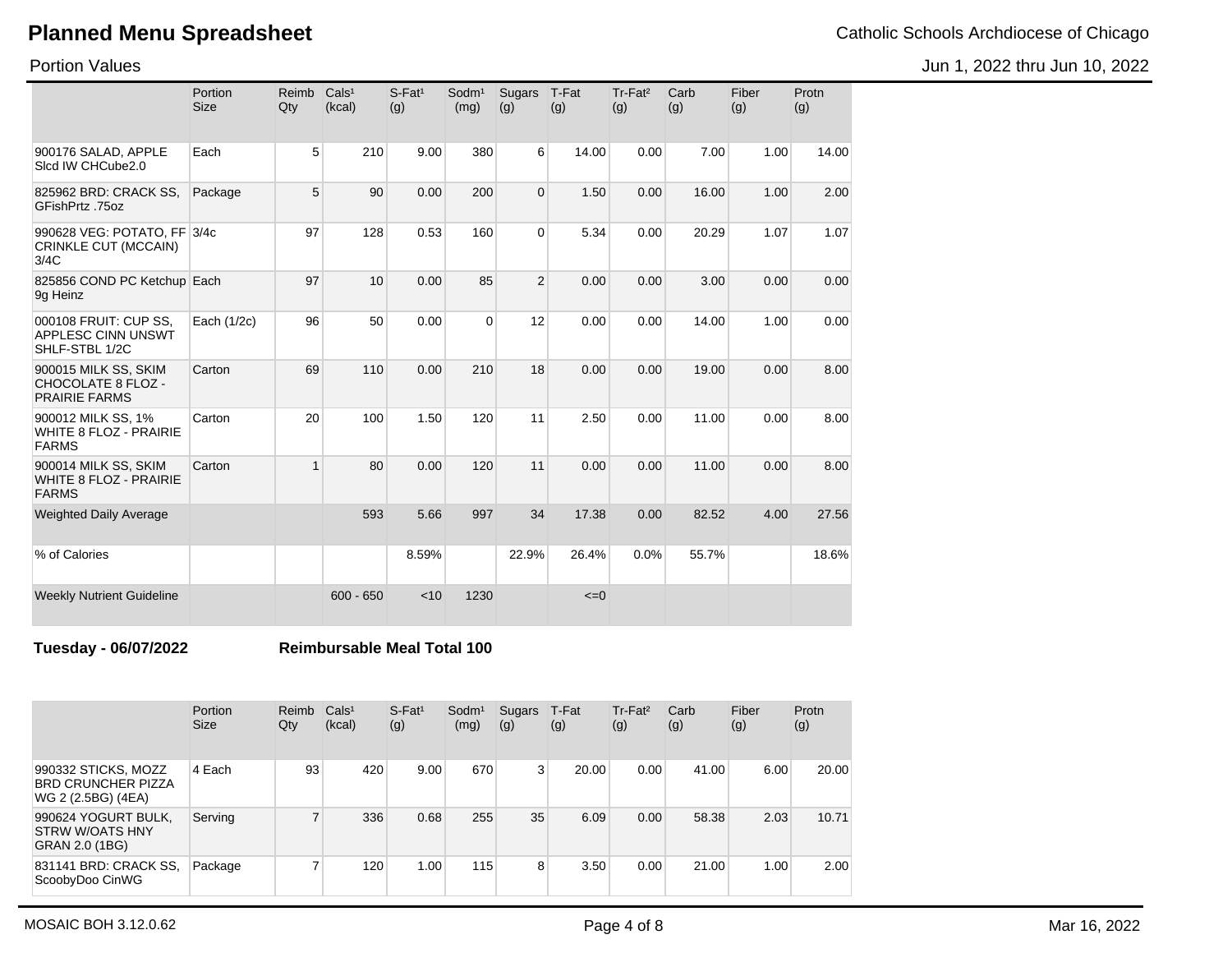Jun 1, 2022 thru Jun 10, 2022

Portion Values

|                                                                       | Portion<br><b>Size</b> | Reimb<br>Qty | Cals <sup>1</sup><br>(kcal) | $S$ -Fat <sup>1</sup><br>(g) | Sodm <sup>1</sup><br>(mg) | <b>Sugars</b><br>(g) | T-Fat<br>(g) | $Tr-Fat2$<br>(g) | Carb<br>(g) | Fiber<br>(g) | Protn<br>(g) |
|-----------------------------------------------------------------------|------------------------|--------------|-----------------------------|------------------------------|---------------------------|----------------------|--------------|------------------|-------------|--------------|--------------|
| 830676 VEG: BROCCOLI,<br>CUT FRZ CKD 3/4C                             | 3/4 Cup                | 82           | 37                          | 0.02                         | 14                        | $\overline{2}$       | 0.16         | 0.00             | 6.97        | 3.91         | 4.04         |
| 000124 FRUIT: PEARS<br>150 ct.                                        | Each (150ct)           | 93           | 67                          | 0.03                         | 1                         | 12                   | 0.17         | 0.00             | 17.97       | 3.66         | 0.42         |
| 900015 MILK SS, SKIM<br>CHOCOLATE 8 FLOZ -<br><b>PRAIRIE FARMS</b>    | Carton                 | 69           | 110                         | 0.00                         | 210                       | 18                   | 0.00         | 0.00             | 19.00       | 0.00         | 8.00         |
| 900012 MILK SS, 1%<br><b>WHITE 8 FLOZ - PRAIRIE</b><br><b>FARMS</b>   | Carton                 | 20           | 100                         | 1.50                         | 120                       | 11                   | 2.50         | 0.00             | 11.00       | 0.00         | 8.00         |
| 900014 MILK SS, SKIM<br><b>WHITE 8 FLOZ - PRAIRIE</b><br><b>FARMS</b> | Carton                 | 1            | 80                          | 0.00                         | 120                       | 11                   | 0.00         | 0.00             | 11.00       | 0.00         | 8.00         |
| <b>Weighted Daily Average</b>                                         |                        |              | 612                         | 8.83                         | 832                       | 33                   | 20.05        | 0.00             | 81.54       | 12.40        | 30.40        |
| % of Calories                                                         |                        |              |                             | 12.99%                       |                           | 21.6%                | 29.5%        | 0.0%             | 53.3%       |              | 19.9%        |
| <b>Weekly Nutrient Guideline</b>                                      |                        |              | $600 - 650$                 | $<$ 10                       | 1230                      |                      | $\leq=0$     |                  |             |              |              |

**Wednesday - 06/08/2022 Reimbursable Meal Total 100**

|                                                                  | Portion<br><b>Size</b> | Reimb<br>Qty | Cals <sup>1</sup><br>(kcal) | $S$ -Fat <sup>1</sup><br>(g) | Sodm <sup>1</sup><br>(mg) | Sugars<br>(g)  | T-Fat<br>(g) | Tr-Fat <sup>2</sup><br>(g) | Carb<br>(g) | Fiber<br>(g) | Protn<br>(g) |
|------------------------------------------------------------------|------------------------|--------------|-----------------------------|------------------------------|---------------------------|----------------|--------------|----------------------------|-------------|--------------|--------------|
| 990736 SDW BN, ChixPty<br>Gldn Crspy Pln WG/WG<br>2.0 (ALPHA)    | Sandwich               | 97           | 390                         | 2.50                         | 700                       | $\overline{4}$ | 16.00        | 0.00                       | 42.00       | 5.00         | 20.00        |
| 825867 COND PC Sauce.<br><b>BBQ 12g</b>                          | Each                   | 94           | 15                          | 0.00                         | 158                       | 3              | 0.03         | 0.00                       | 3.34        | 0.16         | 0.14         |
| 990643 SALAD, T.HAM<br>TKY CH MZ AP W 2.0                        | Each                   | 3            | 175                         | 5.25                         | 489                       | $\overline{2}$ | 9.42         | 0.00                       | 4.41        | 0.86         | 16.53        |
| 990653 Roll, DinnerWheat<br>WG 1EA(Alpha) - Indiv<br>Overwrapped | each                   | 3            | 80                          | 0.00                         | 160                       | $\mathbf{1}$   | 1.50         | 0.00                       | 14.00       | 1.00         | 3.00         |
| 826055 COND PC,<br>DRESSING FRENCH 12G<br>(HEINZ)                | Each                   | 3            | 52                          | 0.66                         | 128                       | 3 <sup>1</sup> | 4.33         | 85.08                      | 3.17        | 0.09         | 0.09         |
| 990629 VEG: CARROTS,<br>DICED FZ CKD 3/4C                        | 3/4 Cup                | 82           | 49                          | 0.16                         | 78                        | 5              | 0.90         | 0.00                       | 10.21       | 4.36         | 0.77         |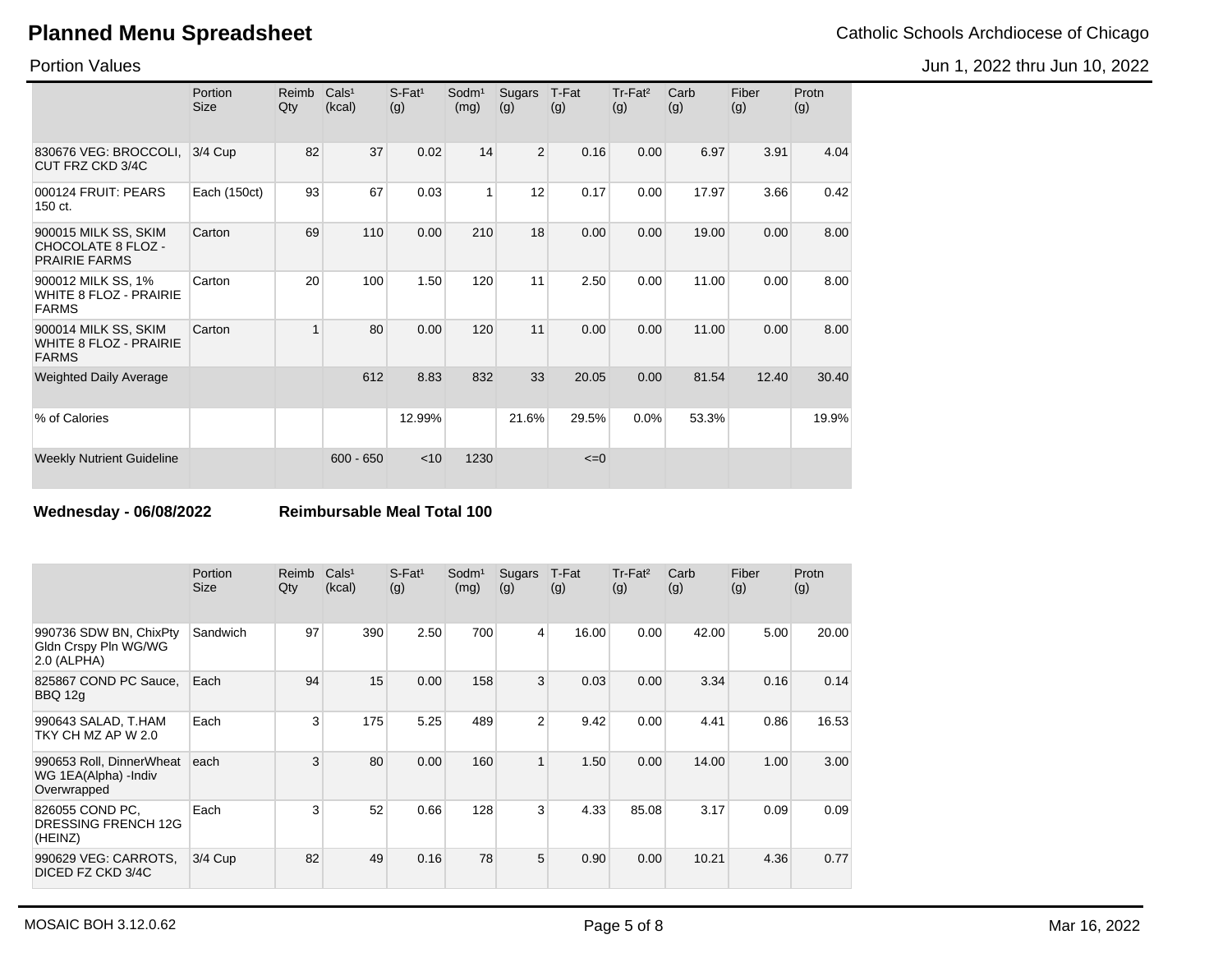Jun 1, 2022 thru Jun 10, 2022

Portion Values

|                                                                       | Portion<br><b>Size</b> | Reimb<br>Qty   | Cals <sup>1</sup><br>(kcal) | $S$ -Fat <sup>1</sup><br>(g) | Sodm <sup>1</sup><br>(mg) | Sugars<br>(g) | T-Fat<br>(g) | $Tr-Fat2$<br>(g) | Carb<br>(g) | Fiber<br>(g) | Protn<br>(g) |
|-----------------------------------------------------------------------|------------------------|----------------|-----------------------------|------------------------------|---------------------------|---------------|--------------|------------------|-------------|--------------|--------------|
| 000154 FRUIT: CRAISINS,<br>SS Origin1.16                              | Box (1.16oz)           | 90             | 110                         | 0.00                         | 0                         | 24            | 0.00         | 0.00             | 27.00       | 2.00         | 0.00         |
| 900015 MILK SS, SKIM<br>CHOCOLATE 8 FLOZ -<br><b>PRAIRIE FARMS</b>    | Carton                 | 69             | 110                         | 0.00                         | 210                       | 18            | 0.00         | 0.00             | 19.00       | 0.00         | 8.00         |
| 900012 MILK SS, 1%<br><b>WHITE 8 FLOZ - PRAIRIE</b><br><b>FARMS</b>   | Carton                 | 20             | 100                         | 1.50                         | 120                       | 11            | 2.50         | 0.00             | 11.00       | 0.00         | 8.00         |
| 900014 MILK SS, SKIM<br><b>WHITE 8 FLOZ - PRAIRIE</b><br><b>FARMS</b> | Carton                 | $\overline{ }$ | 80                          | 0.00                         | 120                       | 11            | 0.00         | 0.00             | 11.00       | 0.00         | 8.00         |
| <b>Weighted Daily Average</b>                                         |                        |                | 637                         | 3.04                         | 1085                      | 47            | 17.24        | 2.55             | 92.62       | 10.43        | 27.95        |
| % of Calories                                                         |                        |                |                             | 4.30%                        |                           | 29.5%         | 24.4%        | 3.6%             | 58.2%       |              | 17.6%        |
| <b>Weekly Nutrient Guideline</b>                                      |                        |                | $600 - 650$                 | $<$ 10                       | 1230                      |               | $\leq=0$     |                  |             |              |              |

**Thursday - 06/09/2022 Reimbursable Meal Total 100**

|                                                                        | Portion<br><b>Size</b> | Reimb<br>Qty | Cals <sup>1</sup><br>(kcal) | $S$ -Fat <sup>1</sup><br>(g) | Sodm <sup>1</sup><br>(mg) | <b>Sugars</b><br>(g) | T-Fat<br>(g) | $Tr-Fat2$<br>(g) | Carb<br>(g) | Fiber<br>(g) | Protn<br>(g) |
|------------------------------------------------------------------------|------------------------|--------------|-----------------------------|------------------------------|---------------------------|----------------------|--------------|------------------|-------------|--------------|--------------|
| 990549 PIZZA AP TONY<br><b>GALAXY CHZ 4IN ROUND</b><br>IW WG 2.0 (2BG) | Each                   | 97           | 280                         | 6.00                         | 410                       | 8                    | 12.00        | 0.00             | 26.00       | 3.00         | 15.00        |
| 990665 SALAD, ChixDcd<br>Ceas AP W/CAES DRSNG<br>2.0                   | Package                | 3            | 361                         | 7.22                         | 674                       | 3                    | 29.67        | 0.00             | 4.71        | 0.86         | 18.17        |
| 990653 Roll, DinnerWheat<br>WG 1EA(Alpha) - Indiv<br>Overwrapped       | each                   | 3            | 80                          | 0.00                         | 160                       | 1                    | 1.50         | 0.00             | 14.00       | 1.00         | 3.00         |
| 830678 VEG: BEANS,<br><b>GREEN CUT FZ CKD 3/4c</b>                     | $3/4$ Cup              | 82           | 29                          | 0.05                         | 1                         | $\overline{2}$       | 0.18         | 0.00             | 6.76        | 3.15         | 1.56         |
| 825008 FRUIT: APPLE,<br>138CT Whole 1C                                 | Each (138ct)           | 94           | 62                          | 0.03                         | 1                         | 12                   | 0.20         | 0.00             | 16.52       | 2.87         | 0.31         |
| 831718 BRD: CRACK SS,<br>Bear GrhmChocWG                               | Package                | 97           | 120                         | 0.00                         | 75                        | $\overline{7}$       | 4.00         | 0.00             | 20.00       | 1.00         | 2.00         |
| 900015 MILK SS, SKIM<br>CHOCOLATE 8 FLOZ -<br><b>PRAIRIE FARMS</b>     | Carton                 | 69           | 110                         | 0.00                         | 210                       | 18                   | 0.00         | 0.00             | 19.00       | 0.00         | 8.00         |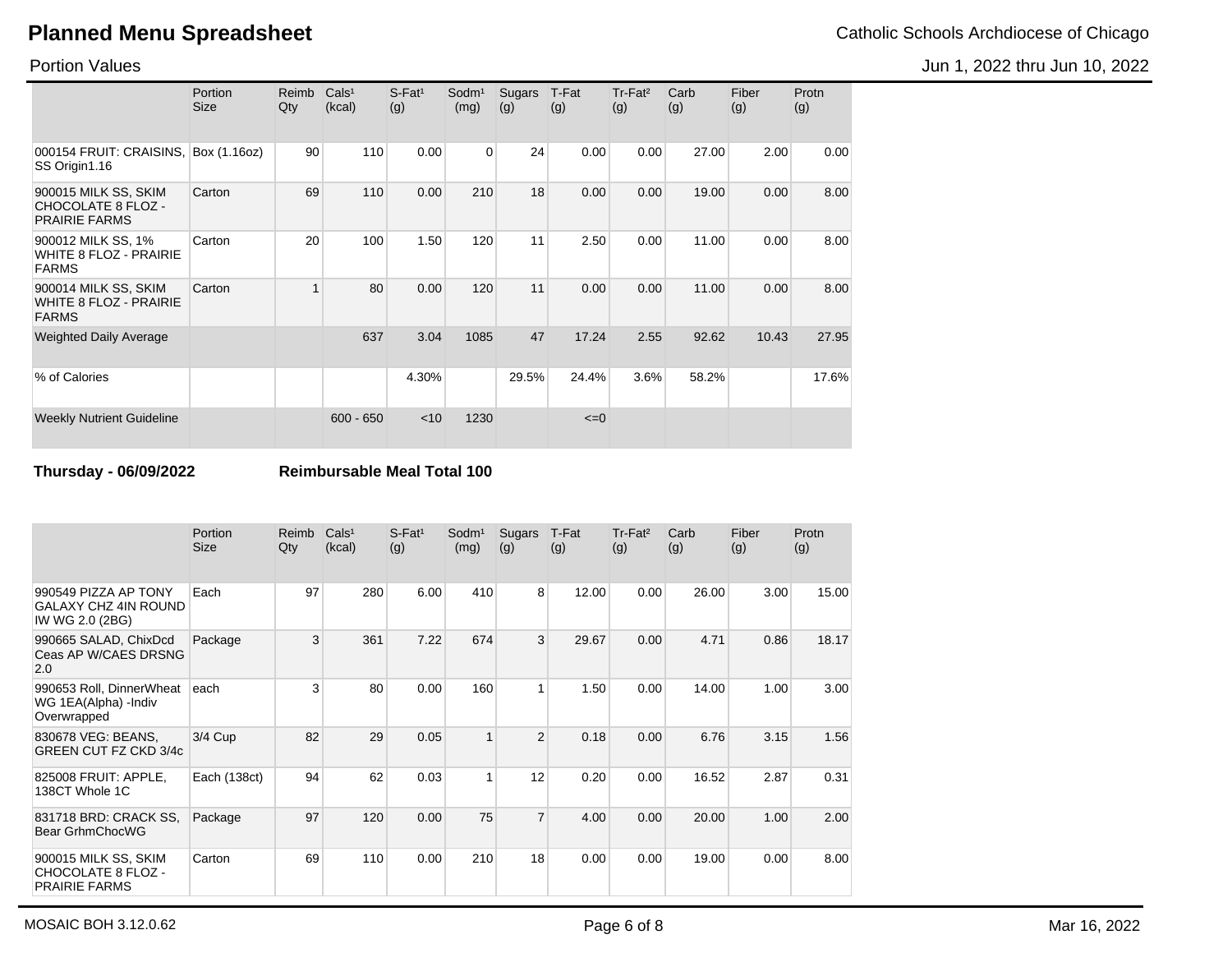Jun 1, 2022 thru Jun 10, 2022

Portion Values

|                                                                       | Portion<br><b>Size</b> | Reimb<br>Qty | Cals <sup>1</sup><br>(kcal) | $S$ -Fat <sup>1</sup><br>(g) | Sodm <sup>1</sup><br>(mg) | Sugars<br>(g)   | T-Fat<br>(g) | Tr-Fat <sup>2</sup><br>(g) | Carb<br>(g) | Fiber<br>(g) | Protn<br>(g) |
|-----------------------------------------------------------------------|------------------------|--------------|-----------------------------|------------------------------|---------------------------|-----------------|--------------|----------------------------|-------------|--------------|--------------|
| 900012 MILK SS, 1%<br><b>WHITE 8 FLOZ - PRAIRIE</b><br><b>FARMS</b>   | Carton                 | 20           | 100                         | 1.50                         | 120                       | 11              | 2.50         | 0.00                       | 11.00       | 0.00         | 8.00         |
| 900014 MILK SS, SKIM<br><b>WHITE 8 FLOZ - PRAIRIE</b><br><b>FARMS</b> | Carton                 |              | 80                          | 0.00                         | 120                       | 11 <sub>1</sub> | 0.00         | 0.00                       | 11.00       | 0.00         | 8.00         |
| <b>Weighted Daily Average</b>                                         |                        |              | 580                         | 6.41                         | 668                       | 43              | 17.29        | 0.00                       | 81.68       | 9.21         | 25.90        |
| % of Calories                                                         |                        |              |                             | 9.95%                        |                           | 29.7%           | 26.8%        | 0.0%                       | 56.3%       |              | 17.9%        |
| <b>Weekly Nutrient Guideline</b>                                      |                        |              | $600 - 650$                 | < 10                         | 1230                      |                 | $\leq=0$     |                            |             |              |              |

**Friday - 06/10/2022 Reimbursable Meal Total 100**

|                                                         | Portion<br><b>Size</b> | Reimb<br>Qty | Cals <sup>1</sup><br>(kcal) | $S$ -Fat <sup>1</sup><br>(g) | Sodm <sup>1</sup><br>(mg) | Sugars<br>(g)  | T-Fat<br>(g) | Tr-Fat <sup>2</sup><br>(g) | Carb<br>(g) | Fiber<br>(g) | Protn<br>(g) |
|---------------------------------------------------------|------------------------|--------------|-----------------------------|------------------------------|---------------------------|----------------|--------------|----------------------------|-------------|--------------|--------------|
| 000067 TACO BfGd Soft<br>AP WG 2.25 (2BG) 2EA           | 2 Each                 | 96           | 334                         | 4.61                         | 633                       | 3              | 13.88        | 0.00                       | 32.88       | 3.46         | 20.68        |
| 825869 COND PC Sauce.<br>Taco 9g                        | Each                   | 92           | 4                           | 0.00                         | 57                        | $\Omega$       | 0.02         | 0.00                       | 0.76        | 0.12         | 0.10         |
| 990658 SALAD NAC, BfGd Each<br>AP 2.0 - w/o Chips       |                        | 4            | 184                         | 6.97                         | 391                       | 3              | 11.64        | 0.00                       | 6.22        | 1.74         | 13.90        |
| 831270 SNACK: CHIP SS,<br><b>Tort Bkd ScpWG</b>         | Package                | 4            | 110                         | 0.00                         | 125                       | $\overline{0}$ | 2.50         | 0.00                       | 19.00       | 1.00         | 2.00         |
| 825953 BRD: CRACK SS.<br>GFishChd.75ozWG                | Package                | 4            | 100                         | 0.50                         | 170                       | $\Omega$       | 4.00         | 0.00                       | 14.00       | 1.00         | 2.00         |
| 825102 VEG: BEANS.<br>REFRIED AP 1/2C                   | $1/2$ Cup              | 90           | 139                         | 0.00                         | 499                       | 1              | 1.74         | 0.00                       | 23.21       | 6.96         | 6.96         |
| 826372 VEG: SALAD.<br>SIDE ROMMIX AP 1/2c               | $1/2$ Cup              | 93           | 6                           | 0.00                         | $\overline{\mathbf{4}}$   | $\mathbf{1}$   | 0.00         | 0.00                       | 1.21        | 0.40         | 0.40         |
| 826059 COND PC.<br><b>DRESSING RANCH 12G</b><br>(HEINZ) | Each                   | 93           | 49                          | 0.76                         | 101                       | 1              | 4.92         | 0.10                       | 0.91        | 0.02         | 0.10         |
| 826340 JUICE SS, Frt Bld<br>100% 4oz Crt                | Each                   | 99           | 60                          | 0.00                         | 10                        | 13             | 0.00         | 0.00                       | 14.00       | 0.00         | 0.00         |